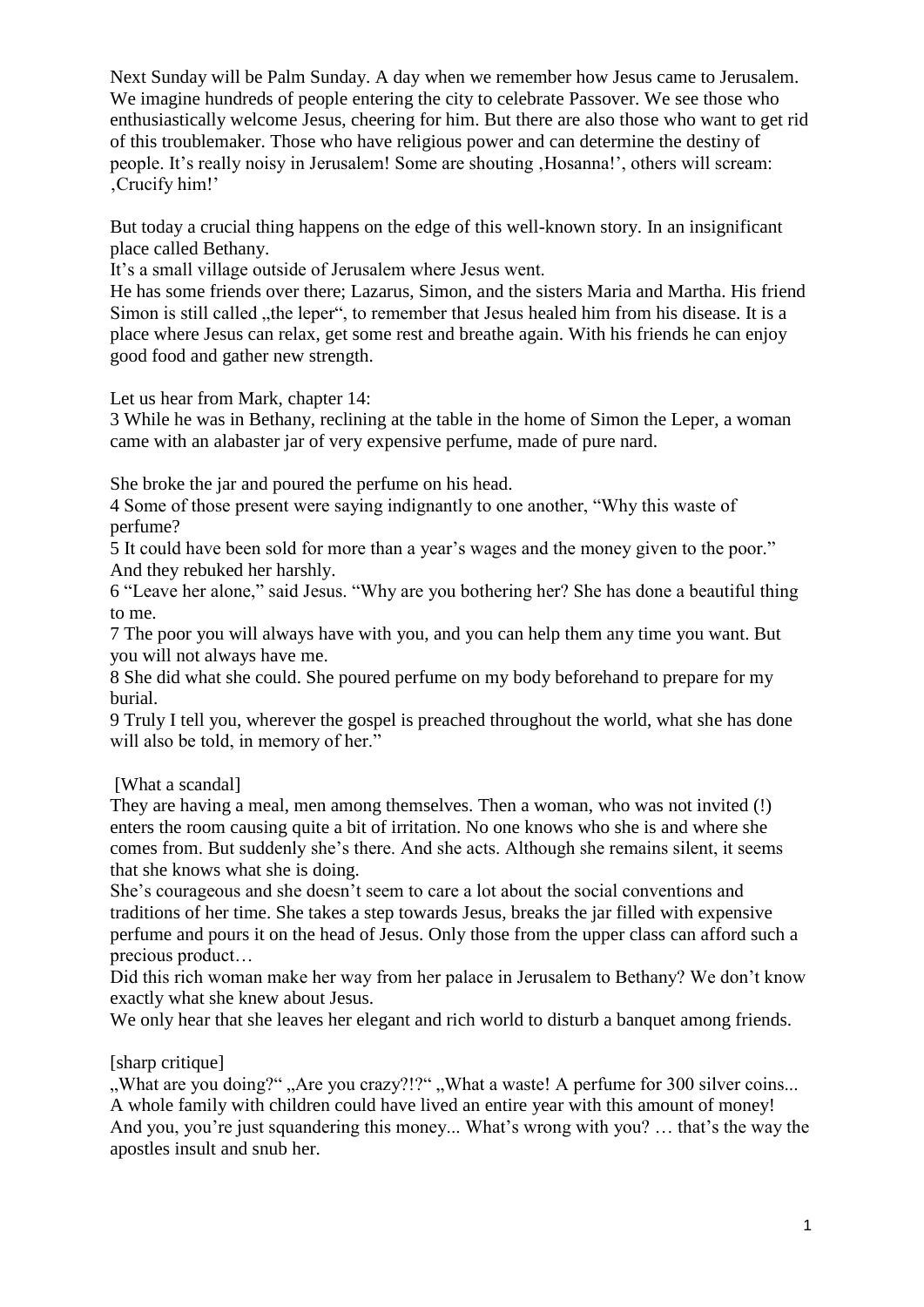How humiliating. An embarrassing moment. The woman feels totally exposed. She was so sure about what she was doing, but now she seems completely misplaced.

[the right of the apostles]

But aren't the apostles right? Isn't it their job to fight injustice with all of what they have and who they are? Didn't Jesus command them: Take care of those at the end of the earning scale, the hungry, the needy, and the foreigners? Those who don't even have the means to get dressed. I tell you, whatever you did for one of the least of these sisters and brothers of mine, you did for me.' (Mt 25,40)

Yes! The apostles are still right! Jesus always had critical words for those who had become blind by wealth, luxury or social status, and he always stood up for the poor. Too often he was positioning himself against injustice.

[Jesus and the beautiful deed]

Let's take a closer look at Jesus. What is HE doing in this awkward situation? He could have reacted grumpy and harshly too, because this woman just entered this personal space without even asking.

But Jesus is able to defuse this situation sovereignly. In the end of the story, neither the rich woman nor the disciples, who wanted to help the poor, are left ashamed. Jesus is able to see and understand the mysterious and obscure acting of this woman.

. Leave her alone! She deed a good deed for me! And she anointed me in advance for my burial."

Through the Spirit, Jesus is able to see that this woman has her very own way of expressing her adoration. And he acknowledges that it was her way of doing him good. We may also translate this verse as: "She did what she could. She did a good deed. Or we say: "a beautiful deed."

Good deeds give sense to our lives. Beautiful deeds make our lives shine. We need both. We need an open mind and a warm heart for others, but we also need beauty in our lives! Jesus shows his friends what he sees in this woman. Her action said: Let's not rationalize love. Let's not always ask for the function or the purpose of love, let's not try to measure love! Let's just see this deed of love as it is!

[Jesus is the poor one]

"She has done something beautiful to me." Someone anoints his head with oil. That is like: Someone is filling up his glass with wine. Someone invites him to be the guest and to receive. A moment when he can receive affection and love. Jesus can smell the scent of this noble oil and he experiences an unexpected closeness. It makes him feel well. Jesus shows himself here as a poor person. He tells his friends around him: Look, the poor will always be with you, but I won't.

Jesus, the sovereign, Jesus, the one who resolves the situation with ease, HE shows himself as the needy. And even more: He shows himself threatened from death. Jesus is now the poor one.

And that's the reason why he can't be placed against the poor. That's the reason why both are true: The woman did something good to him. And the disciples are totally right when they insist that we always should do good to the poor!